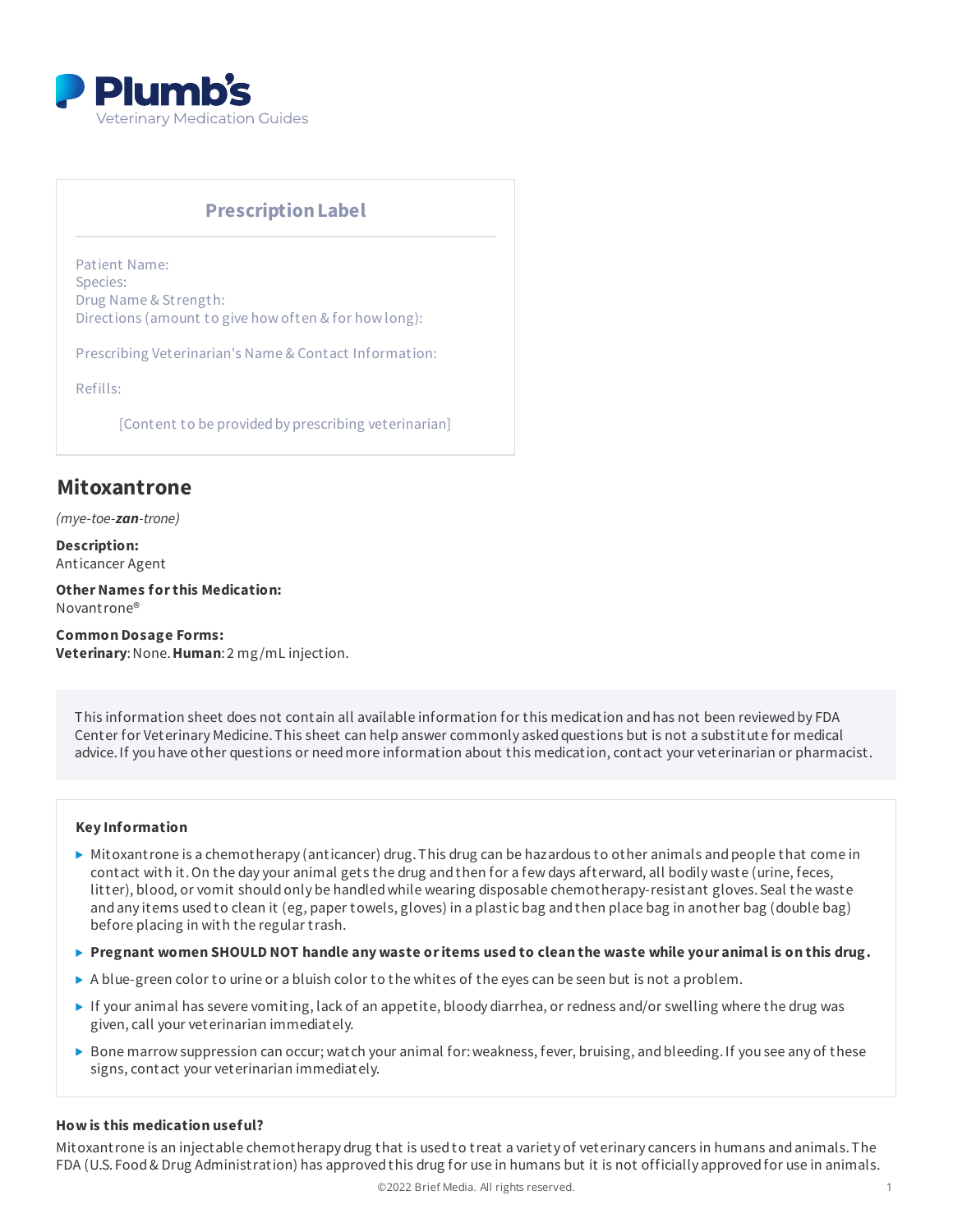The FDA allows veterinarians to prescribe products containing this drug in different species or for other conditions in certain situations. You andyour veterinarian can discuss why this drug is the most appropriate choice.

## **What should I tell my veterinarian to see if this medication can be safely given?**

Many things might affect how well this drug will work in your animal.Be sure to discuss the following with your veterinarian so together you can make the best treatment decisions.

- ▶ Tell your veterinarian and pharmacist what medications (including vitamins, supplements, or herbal therapies) you are giving your animal, as well as the amount andschedule of each.
- $\blacktriangleright$  Tell your veterinarian about any conditions or diseases your animal may have now or has had in the past.
- If your animal has been treatedfor the same disease or condition in the past, tell your veterinarian about the treatment andhow well it didor didn't work.
- If your animal is pregnant or nursing, talk to your veterinarian about the risks of using this drug.
- ▶ Tell your veterinarian and pharmacist about any medication side effects (including allergic reactions, lack of appetite, diarrhea, itching, hair loss) your animal has developedin the past.

## How long until I will know if this medication is working, and how long will the effects of this medication last?

This medication takes several days until beneficial effects occur. Full effects of this medication may not be evident for several weeks.However, side effects (eg, upset stomach or sleepiness) may occur right away.Improvement of clinical signs will be gradual over the time that it takes the medication to reach its full efficacy.

The effects of this medication are moderate in duration, meaning they may last for a few days, although the benefits may be prolonged if your animal has decreased kidney and/or liver function.

## **When should this medication not be used or be used very carefully?**

No drug is 100% safe in all patients, but your veterinarian will discuss with you any specific concerns about using this drug in your animal.Generally, animals with severe liver or kidney problems shouldnot receive mitoxantrone but benefit may outweigh risk when your animal has cancer.

This drug **SHOULD NOT** be usedin patients:

 $\blacktriangleright$  That have had a severe allergic reaction to mitoxantrone.

## This drug shouldbe used**WITH CAUTION** in:

- Animals with bone marrow suppression or active/existing infections. Your veterinarian may choose to delay use of mitoxantrone if your animal has either of these conditions.
- Animals with serious heart problems.
- $\blacktriangleright$  Animals with severe liver disease.
- Animals with too much uric acid (urate) in their blood or urine.
- ► Dog breeds that may have a certain genetic mutation (*MDR1*) until they are tested for this mutation. This mutation is most commonly foundin "white feet" breeds, including collies, Australian shepherds, shelties, long-hairedwhippets.Dogs that have this mutation may be overly sensitive to this medicine andhave serious side effects.

If your animal has any of these conditions, talk to your veterinarian about the potential risks versus benefits.

## **What are the side effects of this medication?**

- Gastrointestinal toxicity (eg, vomiting, lack of appetite, diarrhea): Mitoxantrone can cause severe vomiting after it is given; veterinarians often will prescribe medication to help lessen this effect.If you see severe vomiting or bloody diarrhea, call your veterinarian immediately.
- ▶ Bone marrow suppression can occur; watch your animal for: weakness, fever, bruising, and bleeding. If you see any of these signs, contact your veterinarian immediately.
- Skin andtissue damage at the injection site.If this drug leaks out of the vein while it is being given, it can cause severe damage to the skin andsurrounding tissue.If you see redness or swelling in the area where the medicine was given to your animal, contact your veterinarian immediately.
- $\triangleright$  The whites of the eyes may turn a slight blue and the urine may turn to a blue-green color but these changes are of no significance.
- Seizures (convulsions).Seen rarely in cats.Contact your veterinarian immediately if your cat has a seizure.